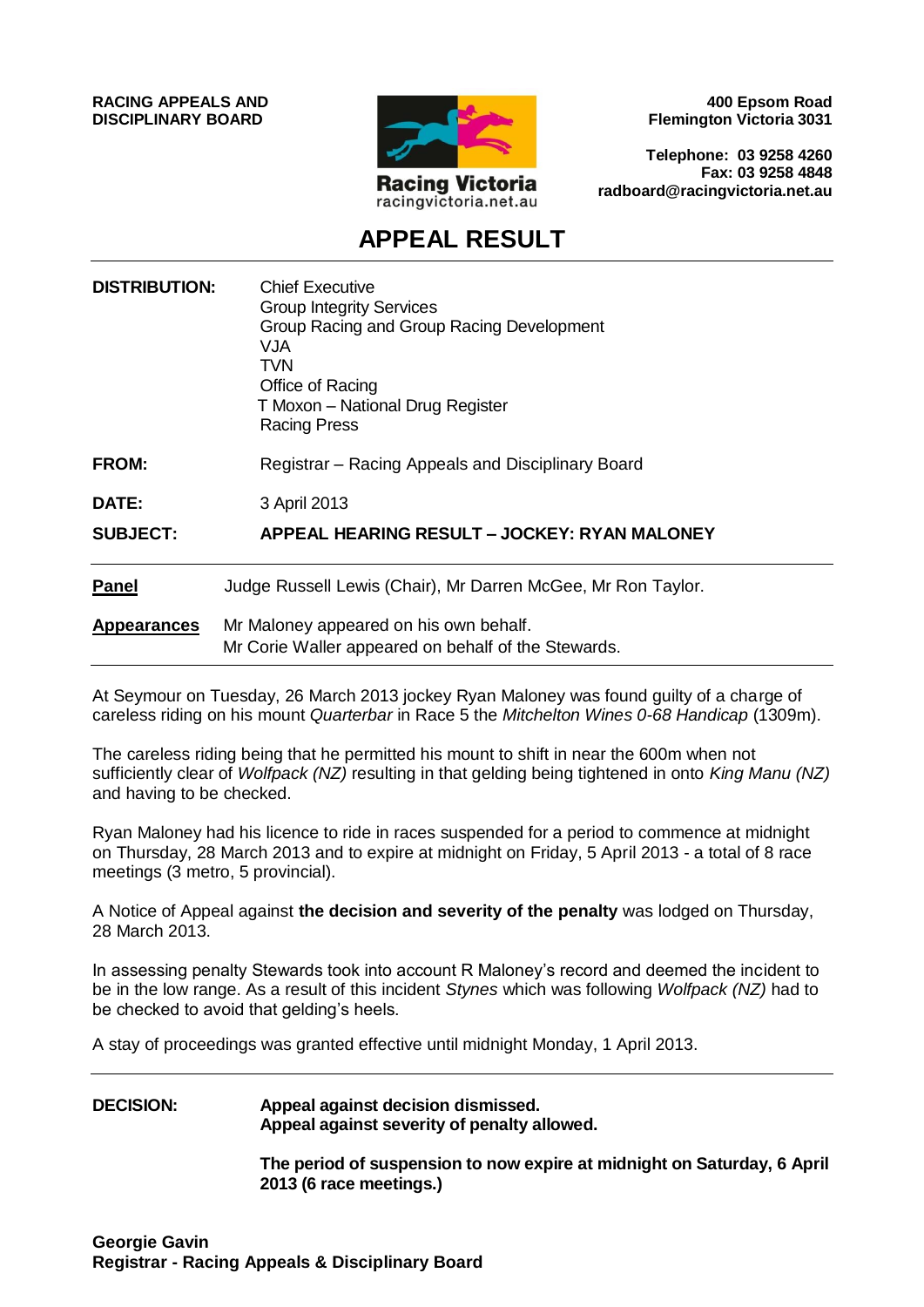# **TRANSCRIPT OF PROCEEDINGS**

#### **RACING APPEALS AND DISCIPLINARY BOARD**

\_\_\_\_\_\_\_\_\_\_\_\_\_\_\_\_\_\_\_\_\_\_\_\_\_\_\_\_\_\_\_\_\_\_\_\_\_\_\_\_\_\_\_\_\_\_\_\_\_\_\_\_\_\_\_\_\_\_\_\_\_\_\_

**HIS HONOUR JUDGE R.P.L. LEWIS, Chairman MR D. McGEE MR R. TAYLOR**

#### **EXTRACT OF PROCEEDINGS**

**DECISION**

### **IN THE MATTER OF THE MITCHELTON WINES 0-68 HANDICAP OVER 1309 METRES AT SEYMOUR ON 26/3/13**

**JOCKEY: RYAN MALONEY**

**MELBOURNE**

#### **WEDNESDAY, 3 APRIL 2013**

MR C. WALLER appeared on behalf of the RVL Stewards

MR R. MALONEY appeared on his own behalf